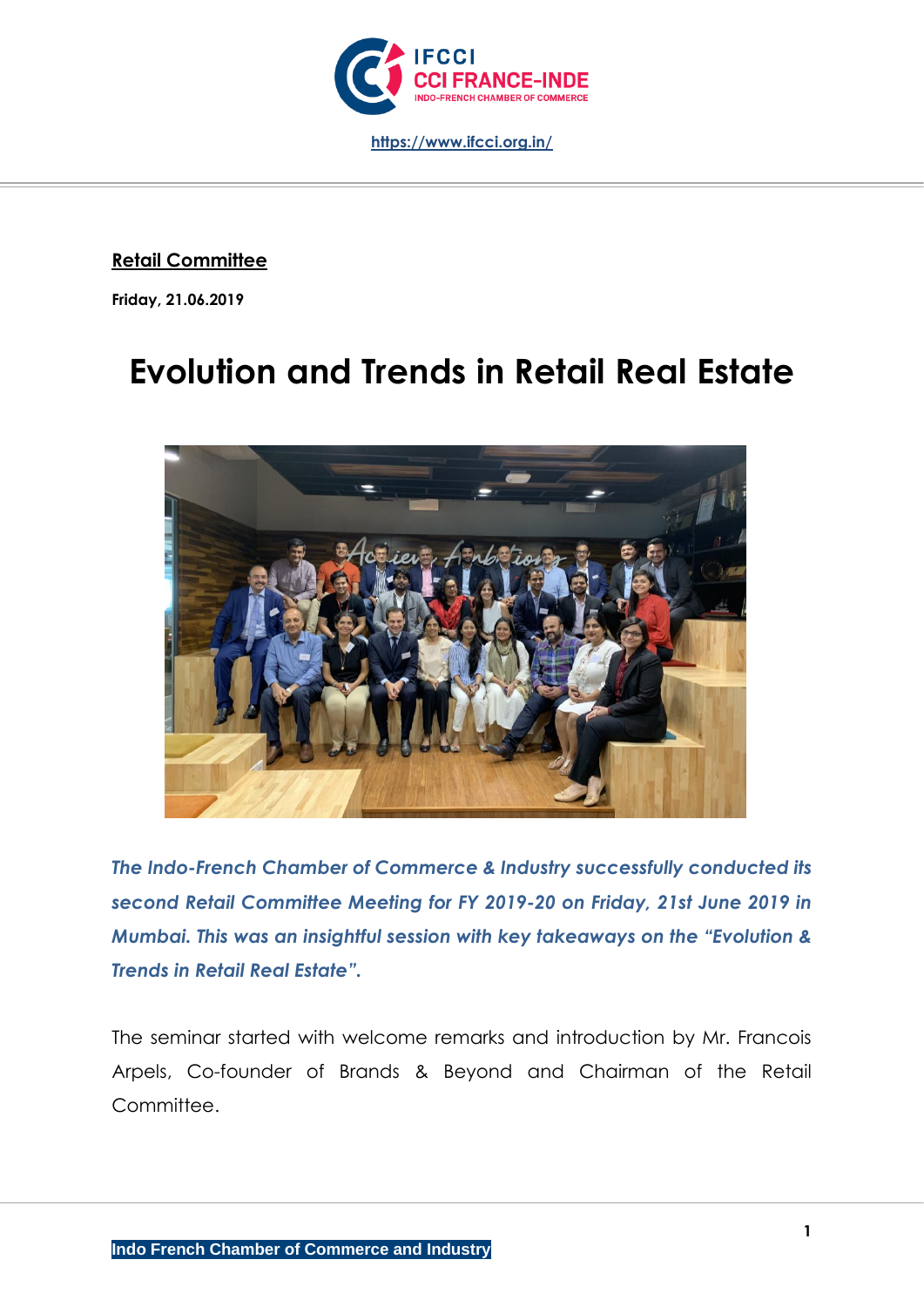

He thanked Mr. Ramesh Nair, CEO and Country Head, India of Jones Lang Lasalle (JLL) for hosting and co-organizing the event, the speakers Mr. Shubhranshu Pani, MD – Retail India and Mr. Govind Shrikhande, Mentor & Advisor and ex-MD Shoppers Stop for sharing their expertise and most importantly our members and guests for their participation.

This was followed by Mr. Shubhranshu Pani's presentation on "Current Indian Retail Landscape". While throwing light on the Indian economy and India's standing globally, Mr. Pani took the participants through the journey of retail landscape in India and the evolution of the retail market.

He touched different categories within retail – apparel, cosmetics and food & beverage, their respective market size and as well as the growth and upsurge in India's Organized Retail Market such as high street, hotel retail, transit retail and malls. He also presented the top 5 Indian groups who have a strong presence in India as well as the range of international brands in their respective portfolios.

Next was Mr. Govind Shrikhande, Mentor & Advisor and ex-MD of Shoppers Stop who presented on "India – Terre d'Opportunité". He described how consumer behaviour in India depends on several factors such as food, Bollywood, influence of cricket, religion, and internet and smartphone usage in India.

He presented the disruption caused by digitalization in the retail segment by giving the participants an insight into Life before Mobile vs Life after Mobile. He shared his views in the upcoming trends in retail globally using the power of technology, FDI policies in India and its evolution which are more conducive to the business environment for international brands targeting India as a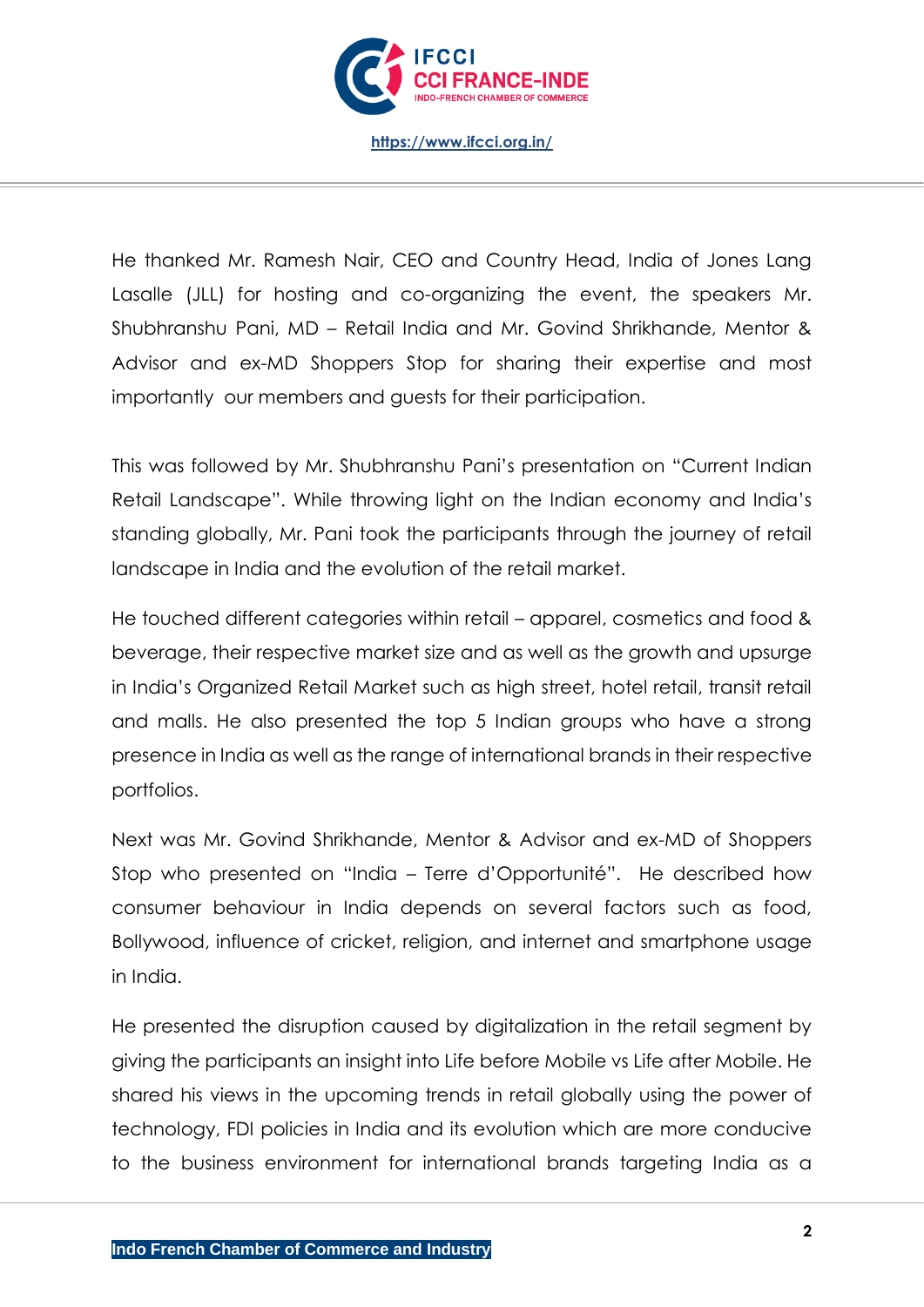

prospective market. He ended his presentation with the top reasons why certain brands have exited the Indian market and as well as shared the winning mantras to be successful in India.

The third topic was "The Transforming Mall Landscape" which was presented by Mr. Francois Arpels. He highlighted the main trends such as changing demographics, increased urbanization, E-commerce revolution etc…which are the driving force behind this transformation.

He also emphasized how successful malls are now focusing on experience and convenience over the traditional shopping concept and how technology has integrated with the mall concept and new formats are welcomed in real estate segment of retail by giving examples of various malls worldwide and their unique concepts.

He also spoke about how traditional railway stations, airports and shopping centres have completely changed their outlook to integrate the new commercial real estate opportunities in the market. He presented a case study on the famous SKP mall in Beijing which transformed itself to create a luxury lifestyle brand through strict category strategy and zoning and by completely revamping their marketing and communication tools to guarantee the ROI.

Mr Arpels concluded the seminar by thanking the members and guests for their presence and the JLL team for their warm hospitality as well as providing us this opportunity to showcase their expertise amongst the participants. He also announced that the next Retail committee will be jointly organized with our partners from the Logistics Committee in October in Delhi.

The seminar was followed by a networking cocktail graciously organised by JLL.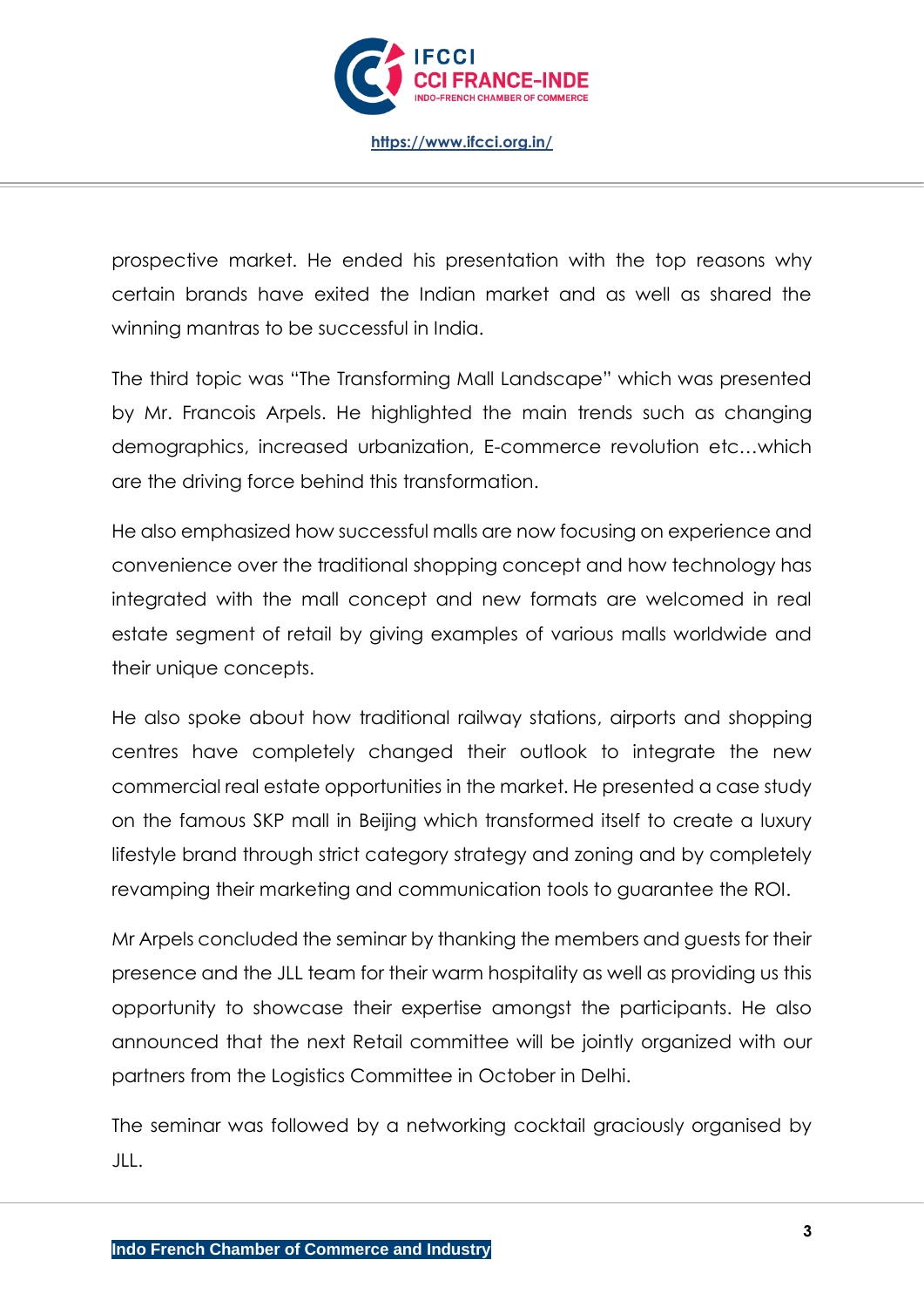

## **Participants List**

| S.No.           | <b>First name</b> | <b>Last Name</b> | <b>Company name</b>                       |
|-----------------|-------------------|------------------|-------------------------------------------|
|                 | Sudeep            | Gupta            | Oyo Rooms                                 |
| $\overline{2}$  | Lovedeep          | Gupta            | Cipla Ltd.                                |
| $\overline{3}$  | Partha            | Pant             | <b>SKP Business Consulting LLP</b>        |
| $\overline{4}$  | Sonia             | Chulani          | Filgiri                                   |
| $\overline{5}$  | Alok              | Tewari           | Kochhar & Co.                             |
| $\overline{6}$  | Divya             | Malcolm          | Kochhar & Co.                             |
| $\overline{7}$  | Neerav            | Dalal            | Saffron Lifestyle Traders                 |
| 8               | Hozefa            | Attari           | Network Bay                               |
| 9               | Pranav            | Rawal            | Jean-Claude Biguine Salon &<br>Spa        |
| 10              | Satyen            | Momaya           | Celio Future Fashion Pvt. Ltd.            |
| 11              | Kazem             | Samandari        | French Bakery Pvt. Ltd.                   |
| 12              | <b>Dhiren</b>     | Purohit          | Enrich Hair & Skin Solutions Pvt.<br>Ltd. |
| 13              | Rohit             | Dedhia           | Enrich Hair & Skin Solutions Pvt.<br>Ltd. |
| 14              | Diana             | Bharucha         | Mahindra World City<br>Developers Ltd.    |
| 15              | Aswad             | Ahmad            | Pierre Fabre Laboratories                 |
| 16              | Shabina           | Ansari           | The Good Earth Company                    |
| 17              | Taslim            | Malpekar         | The Good Earth Company                    |
| 18              | Govind            | Shrikhande       | Mentor & Advisor, Ex-MD<br>Shoppers Stop  |
| 19              | Ashok             | Mukhi            | Solar Group                               |
| 20              | Manisha           | Ayyagari         | Licensing Consultant                      |
| $\overline{21}$ | Shubhranshu       | Pani             | Jones Lang Lasalle Pvt. Ltd.              |
| 22              | Ramesh            | Nair             | Jones Lang Lasalle Pvt. Ltd.              |
| 23              | <b>Bharat</b>     | Maheshwari       | Jones Lang Lasalle Pvt. Ltd.              |
| 24              | Nuruddin          | Kajani           | Jones Lang Lasalle Pvt. Ltd.              |
| 25              | Prateek           | Misra            | Jones Lang Lasalle Pvt. Ltd.              |
| $\overline{26}$ | Arpit             | Aggarwal         | Jones Lang Lasalle Pvt. Ltd.              |
| $\overline{27}$ | Milan             | Dave             | Jones Lang Lasalle Pvt. Ltd.              |
| 28              | Surbhi            | Aggarwal         | Jones Lang Lasalle Pvt. Ltd.              |
| 29              | Raunaq            | Potdar           | Jones Lang Lasalle Pvt. Ltd.              |
| 30              | Nausheen          | Gilani           | Jones Lang Lasalle Pvt. Ltd.              |
| 31              | Pranav            | Nichani          | Jones Lang Lasalle Pvt. Ltd.              |
| 32              | Anil              | Grover           | Jones Lang Lasalle Pvt. Ltd.              |
| 33              | François          | Arpels           | Brands & Beyond                           |
| 34              | Shweta            | Pahuja           | <b>IFCCI</b>                              |
| 35              | Kesha             | Doshi            | <b>IFCCI</b>                              |